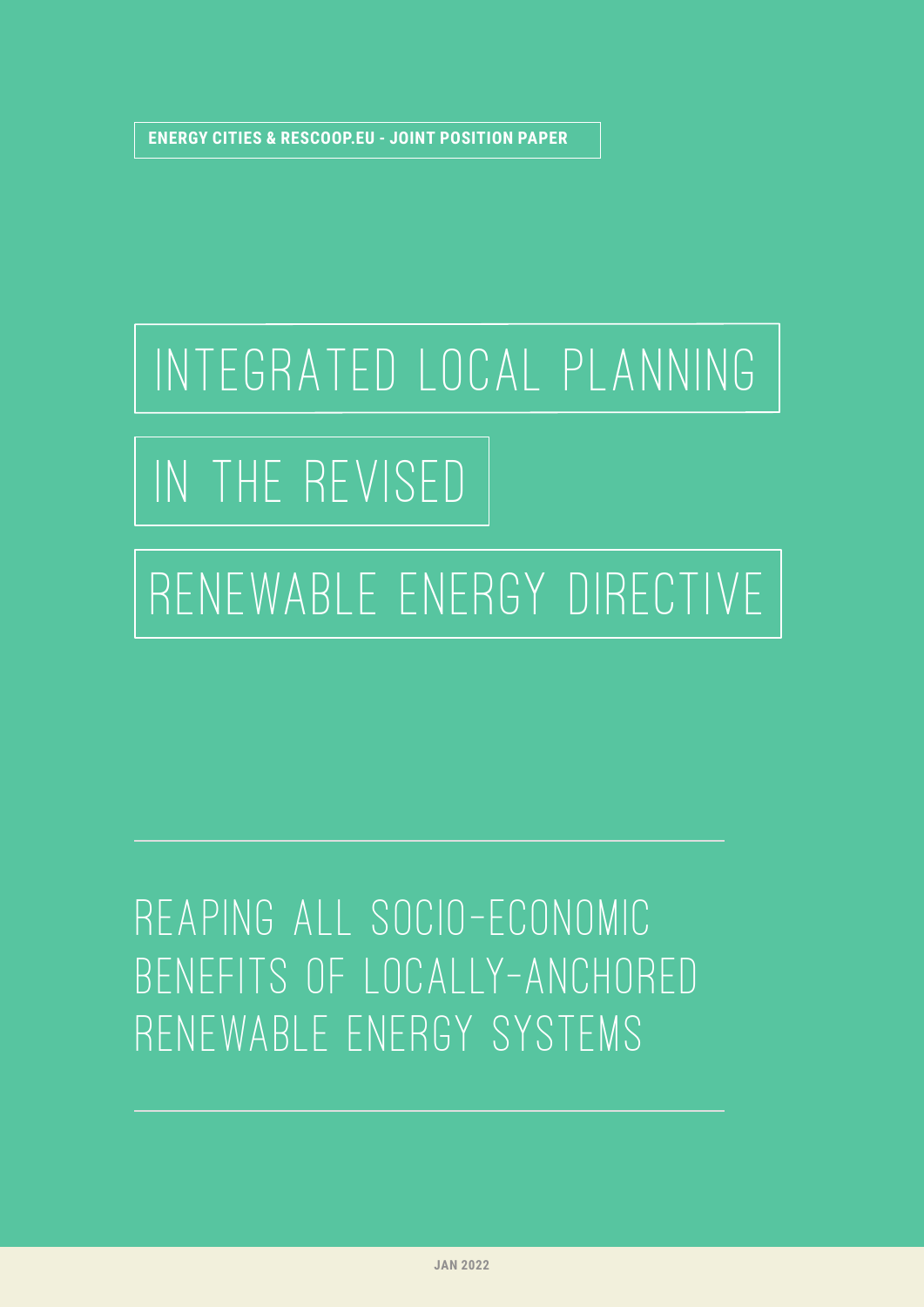### Integrated local planning in the REVISED RENEWABLE ENERGY DIRFCTIVE

Energy Cities and REScoop.eu call on the European Union to introduce a crucial new obligation in the revised renewable energy directive in order to reap all the socio-economic benefits of locally-anchored renewable energy systems.

#### Largely untapped potential

Today, there is no EU-wide harmonised system to guarantee that the local potential for renewable energy production is assessed and harnessed. The EU Covenant of Mayors itself is centred primarily on CO2 reductions and remains a voluntary initiative. However, planning energy supply options by starting at the local level is the best way to secure cross-sector solutions and synergies, while adding the criteria of socio-economic (and not techno-economic) development.

#### EED proposal setting a PRECEDENT

With a new provision in article 23 of the Energy Efficiency Directive, the European Commission is setting a precedent by requiring that cities over 50,000 inhabitants conduct heat planning and that Member States support them in this process "to the utmost extent possible". This new provision could be a game-changer if it effectively forces Member States to take a closer look at solutions for local efficiency gains and renewable energy deployment.

This provision should be mirrored in the Renewable Energy Directive by introducing a new requirement to conduct integrated energy mapping and planning at the local level, mirroring the level of national support required in the abovementioned EED heat planning provision. This would help mainstream emerging methodologies and tools, which local authorities are already developing on a voluntary basis, such as solar atlases and heat maps. Such an obligation would also most likely encourage national authorities to support the creation of decentralised planning bodies instead of relying only on end-of-pipe mechanisms.



A heat map of Brussels - Credits: hotmaps.eu

1 As part of its recent "Efficient and Green Mobility" package proposal, the Commission also proposed to make it mandatory for hundreds of large and medium-size cities to adopt Sustainable Urban Mobility Plans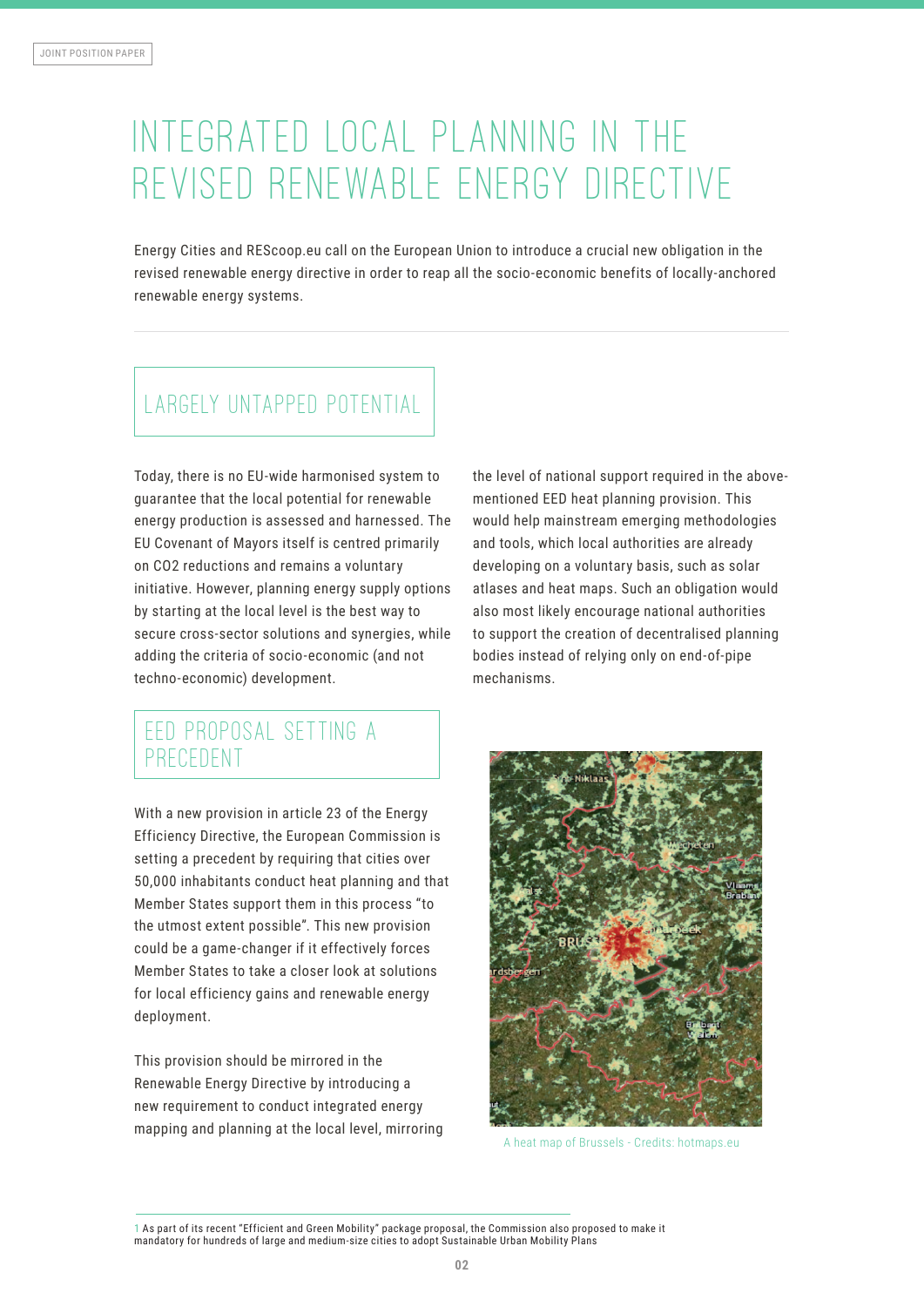#### Integrated planning and mapping of renewable energy sources

Member States shall encourage their local and regional authorities\* in conducting extensive mapping of the local energy potential by:

**§** Providing them with the technical, human and financial instruments relevant to develop energyrelated GIS tools and other such relevant instruments such as solar atlases or heat maps;

**§** Entrusting local authorities or independent public organisations (such as local and regional energy agencies) with the role of assessing all the local options to develop short-circuit energy supply chains, as well as identifying the energy supply and optimisation options, which are more conducive to long-term socio-economic development;

**§** Promoting the "energy zoning" planning methodology, which helps determine the most appropriate energy supply source, customised district by district, and in concertation with local stakeholders.

\* The requirement should be mandatory for local authorities of at least 50,000 inhabitants. For countries with five or fewer cities above 100,000 inhabitants, a lower threshold of 10,000 inhabitants could apply.

#### change needed in the Governance Regulation

At present, there is no such thing as "integrated energy planning" happening at the EU level since there is little-to-no coordination between the objectives set by local and regional authorities and the long-term energy mix scenarios developed at national levels, despite the requirement on Member States to organise multi-stakeholder climate and energy dialogues as part of the Governance regulation.

In addition, local and regional plans rarely inform national strategies, given that virtually all member states lack a systematic, harmonised system to ensure adequate coordination between what remain largely separated exercises. The Governance regulation should also be updated to make sure that the potential found locally is reflected in national strategies.

#### Conclusions

The capacity to map and harness the local renewable energy potential often relies on local authorities' "good will", or happens independently of national priorities and support.

Giving local governments the means to map and tap the local resources that make the most systemic, economic and social sense would, however, prove a crucial tool to increase Europe's strategic autonomy and resilience.

More Information: *www.energy-cities.eu*